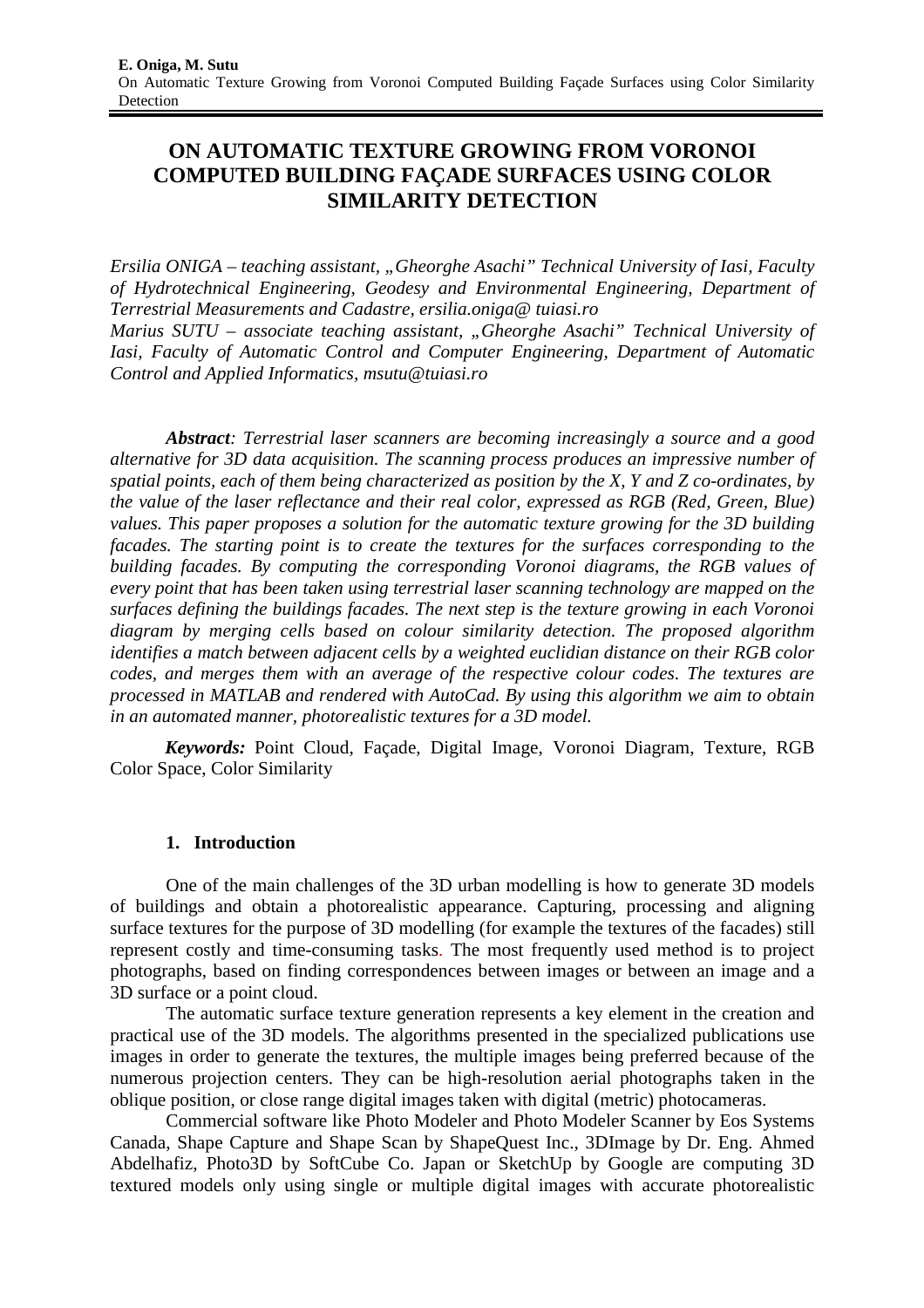effect but lacking precision towards representing dimensional elements such as distances, areas or volumes.

The precision shortcommings can be solved by using 3D - point clouds taken with a terrestrial laser scanner. A high accuracy and a high scanning speed in acquiring the points are obtained, while keeping the errors in the range of milimeters - for the ScanStation 2 terrestrial laser scanner, also used in this paper, the error for 50 m being 6 mm (Thomas P. Kersten et. al., 2008). Some commercial 3D systems such as: Cyclone by Leica Geosystems, SceneVision-3D by 3rdTech Inc., Bentley CloudWorx by Bentley Systems Inc., Faro Scene by Faro Technologies, ISiTE Studio by I-SiTE, RiSCAN PRO and Phidias by Riegl, RealWorks Survey by Trimble Navigation, LFM Modeller by Z+F, Geomagic Studio by Geomagic etc., are processing point clouds while also rendering the captured RGB values of each LIDAR point with the camera integrated in the system.

In the above mentioned point cloud processing, several methods found in literature are being used. The most encountered approaches are to create either polygon meshes (Hu C., 2008), or NURBS surfaces (Non Uniform Rational Basis Spline) or using CAD objects and apply textures from digital images. When using CAD objects on building modelling, the resulting model is parametric and editable, being based on dimensional elements. An approach in this direction is presented in the following chapters, starting with a brief introduction to point cloud acquisition**,** several aspects on point cloud modelling techniques with some details on using Voronoi diagrams for texture generation. An algorithm for texture growing from the generated Voronoi cells is presented, together with the obtained results for a considered test scenario.

#### **2. Point cloud acquisition using terrestrial laser scanner**

The laser scanner communicates with an attached computing device (typically a laptop) in order to store the acquired points information as well as controlling the scanning patterns. The field-of-view is determined and the proper resolution is set (the distance between two adjacent measured points for a specified distance to the scanner), prior to starting the scanning process. The operation is almost fully automated providing a hight point density, while the points scanned are directly visualized in three dimensions on the screen providing an overview of the area that has already been scanned (Quintero M., 2008). Each of this points is characterized as position by the X, Y and Z co-ordinates, by the value of the laser reflectance (I) and his real color, expressed as RGB (Red, Green, Blue) values, since most laser scanners have a digital camera integrated in their system.

The scanner camera resolution (in the considered case of Leica ScanStation2 - 5 mega pixel), leads to a quality of the textured point color that is not always optimal, and, moreover, it is not always the desired texture. Another inconvenience is that the process of taking the images doesn't always take place in ideal conditions, especially for outdoor applications. In this case, the time difference between the recorded images will result in varying light conditions and changing shadows, thus the images will have different radiometric properties. Such problems may disturb the appearance of the resulting textured model (Alshawabkeh et. al, 2005). Therefore it is more useful to acquire geometry using laser scanning technology in an close to optimal light context.

#### **3. Point cloud based modelling**

The point cloud modelling starts with the segmentation procedure in which the scanned points are approximately grouped dependent on the surface they belong to. After that,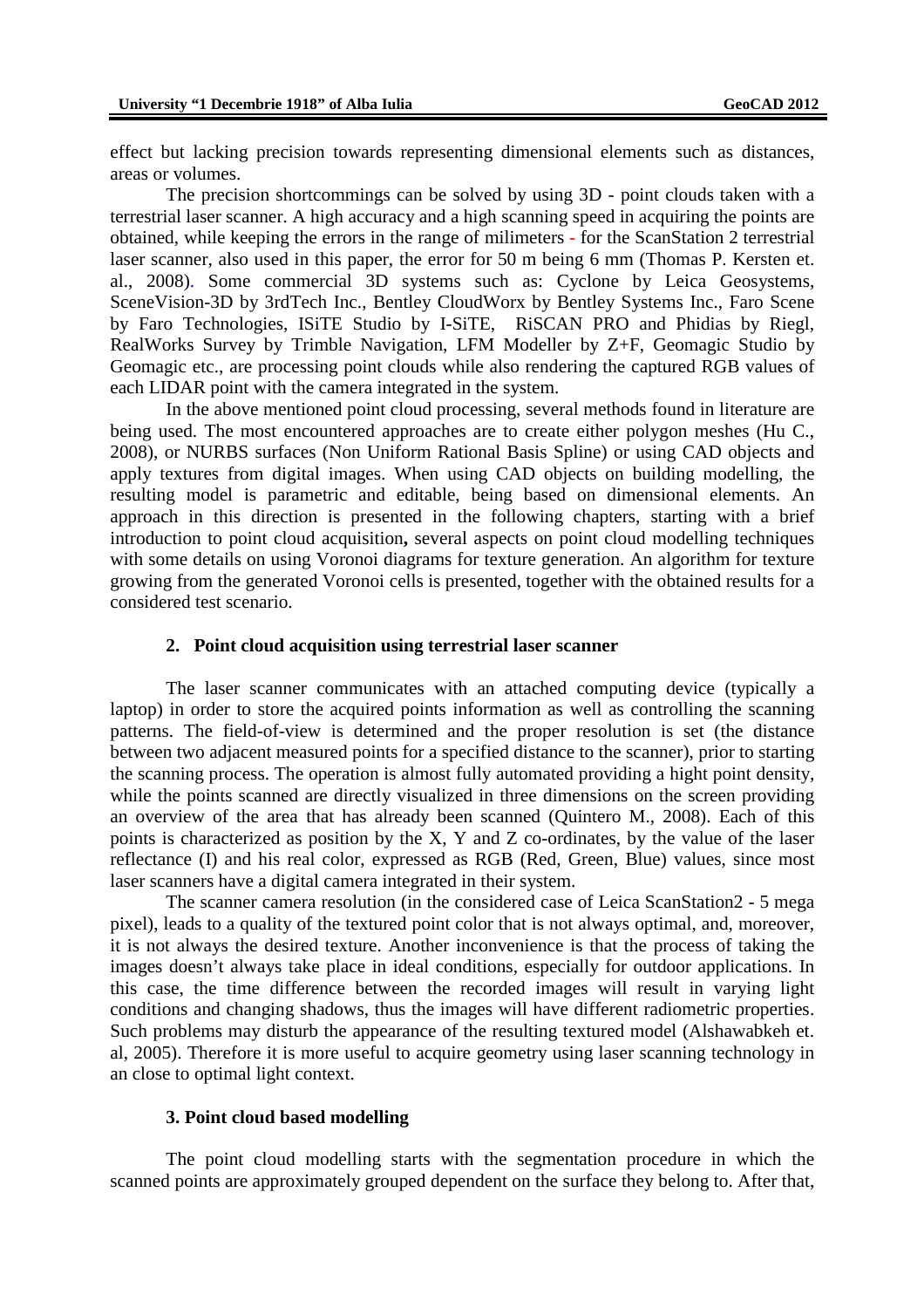the surfaces are constituted from a group of adjacent points which fit well into their respective surface (patch/plane, cylinder, sphere, etc.). In this way, distinctive elements of the facades are delimited (Region Grow command for Leica Cyclone), but the color information of each point is not further used for texturing the surfaces, an aleatory color from the software pallete being generally used. As a result, the 3D model is textured having little to no correspondence with the reality in the object space.

In their assertion from 2009, Pelagottia and his collaborators (Pelagottia et. al, 2009) propose a fully automatic approach for multispectral texture mapping. The method relies on the extraction from the model geometry of a depth map, in form of an image, whose pixels maintain an exact correspondence with vertices of the 3D model; the subsequent step is registration, between the depth map and the image to be mapped, with a very robust registration algorithm, based on Maximization of Mutual Information. While the resulted color fidelity on the 3D model data (points or meshes) is highly accurate, the solution is not based on dimensional elements, thus not parametric and editable. Also, the generated texture is based on aditional digital images and not relying on the laser scanner acquired RGB colors for each point.

Solving these texturing issues requires some supplementary steps like using another software to create the final textured model (for example Autodesk 3D Studio Max) in which the textures are created using fragments from the digital photos of the building facades. The downside of this solution is that it does not reflect entirely the terrain reality and the results prove unsatisfying.

In (Oniga E., 2012) an algorithm is proposed for the semiautomatic texture generation using as color information the RGB values of every LIDAR point. The point information is taken by terrestrial laser scanning technology and the 3D surfaces defining the buildings facades are generated with the Leica Cyclone software. The point cloud modelling is performed using lines and surfaces with the existing Cyclone functions. The surfaces are exported as a \*.dxf file and subsequently imported into AutoCAD platform, leading to the creation of the 3D model for the building based on CAD objects. The corresponding textures are generated by calculating the Voronoi diagram while using Fortune's algorithm (Fortune S., 1987) as presented in Fig. 1.





Fig. 1. (a) Sample Voronoi cells for a surface, (b) The textured surface

When applying the algorithm for a various set of planes from the 3D model, the corresponding Voronoi diagram sizes are dirrectly influenced by the laser scanner spatial resolution. When processing the 3D points, these are projected on the corresponding planes, and even if they are filtered by specific surface contours and relative distance to the projection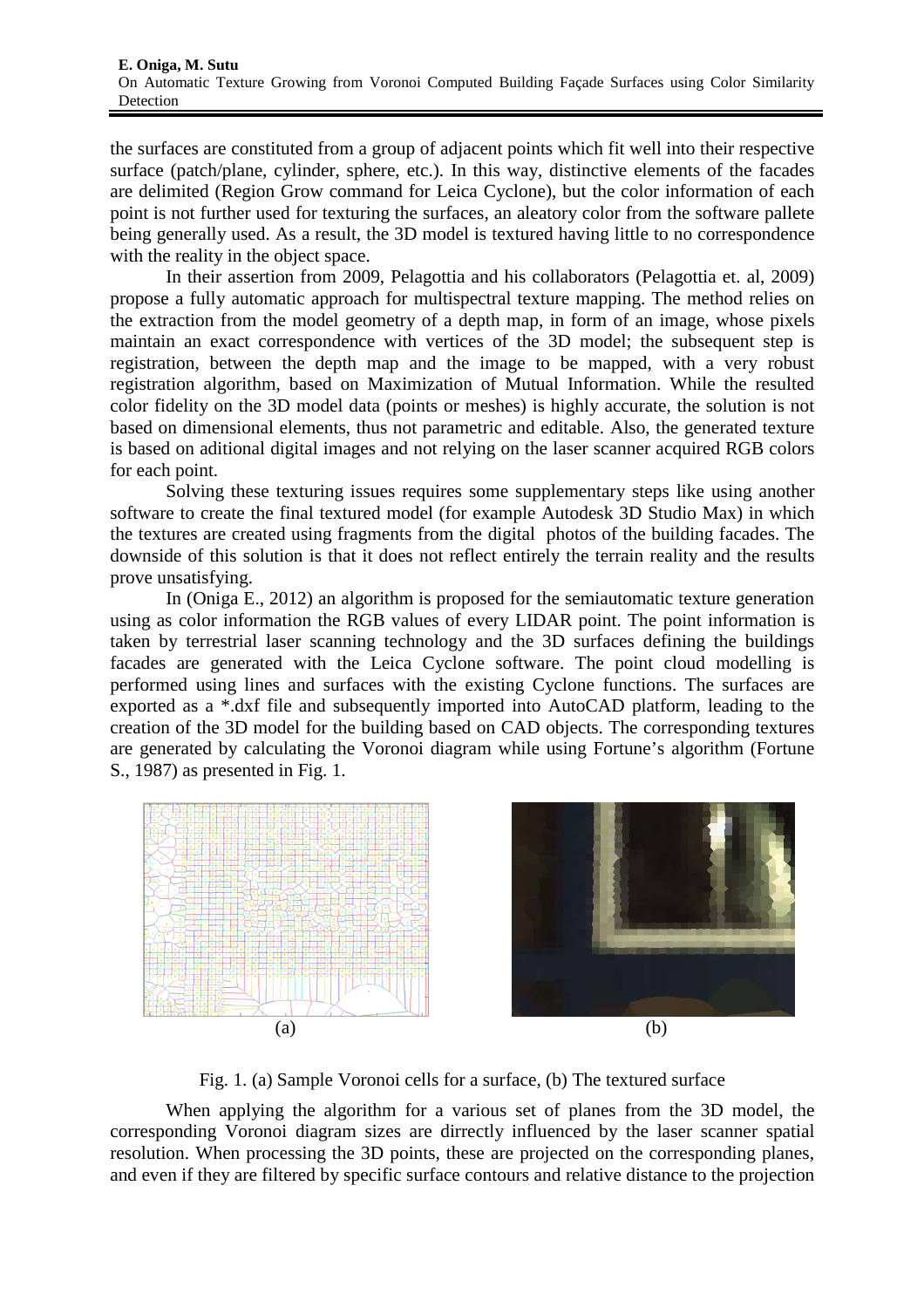planes, most of the analyzed points pass and a Voronoi cell is being created for every point. As presented in Table 1, the representation complexity is high, the resulting textures being composed in some cases even of hundreds of thousands polygons – one for each Voronoi cell.

| <b>Surface</b>          | No. of.<br>initial<br>points | <b>Threshold</b><br>(cm) | No. of<br>polygons |
|-------------------------|------------------------------|--------------------------|--------------------|
| Secondary façade detail | 4661                         | 1.5                      | 4430               |
| Window frame element    | 9484                         | 3                        | 8540               |
| Front façade plane 1    | 92733                        | 2                        | 90653              |
| Front façade plane 2    | 149027                       | 1.5                      | 140896             |
| Door element            | 9612                         |                          | 7429               |

Table 1. Representation complexity for Voronoi computed textures

 The high geometric complexity given by the amount of polygons in the resulting textures is a bottleneck when mapping them to the actual 3D model, so a texture growing solution is presented in the next chapter.

#### **4. The proposed algorithm - texture growing for each surface**

As detailed next, texture growing is a process consisting in merging adjacent polygons based on color code similarity. The RGB triplet represents the three-dimensional coordinate of a point in the RGB color space, which is represented as a cube having the black color in its origin and the white color in the opposite corner.





The algorithm considers a threshold when deciding that there is a similarity between two RGB color codes. The similarity is calculated using the weighted Euclidian distance, or perceptual Euclidean distance (PED), between two color representations in the RGB color space as presented in: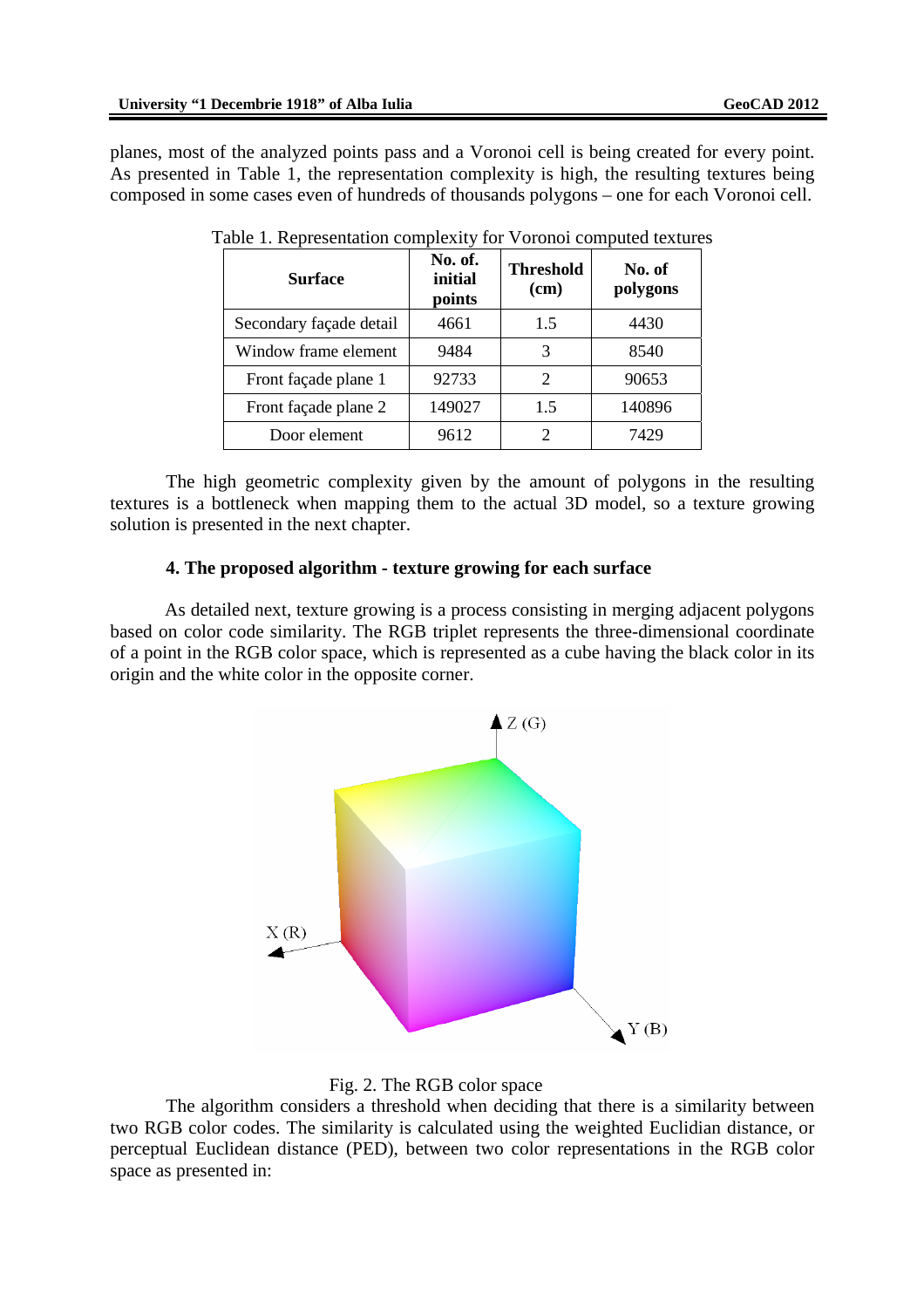$$
PED(c_i, c_j) = \sqrt{w_R (R_i - R_j)^2 + w_G (G_i - G_j)^2 + w_B (B_i - B_j)^2}
$$
(1)

where:  $w_R$ ,  $w_G$  and  $w_B$  are the weights for the RGB color channels with  $w_R$ = 0.26,  $w_G$ =0.70,  $w_B=0.04$  and  $w_R+w_G+w_B=1$ . PED, with these weight-coefficients finds its roots in human vision and correlates significantly higher than all other distance measures (Gijsenij A., et. al., 2008).

The Voronoi diagram computational representation consists of two arrays, one with all the vertices and one with the polygonal representation for every cell – an ordered set of vertices. The algorithm identifies the adjacent cells by the vertex they converge into, and if the PED between the considered cells RGB colors falls in a desired error margin, the cell growing process can take place. From a topological point of view, the narrowed set of cells is a level one neighbourhood around the chosen vertex.

The merge algorithm computes a new cell by preserving all the boundary edges and removing the common vertex as well as the vertices corresponding to the adjacent edges between any of the merged cells (Fig. 3). The resulting cell color is set as the rounded average of the red, green and blue components of the merged cells.



Fig. 3. The proposed algorithm logical schema

The newly created cell is merged into the first cell in the identified set, while the contents of the other cells in set become void, in order to preserve the consistency of the arrays defining the Voronoi diagram. The merge process repeats as long as there are vertices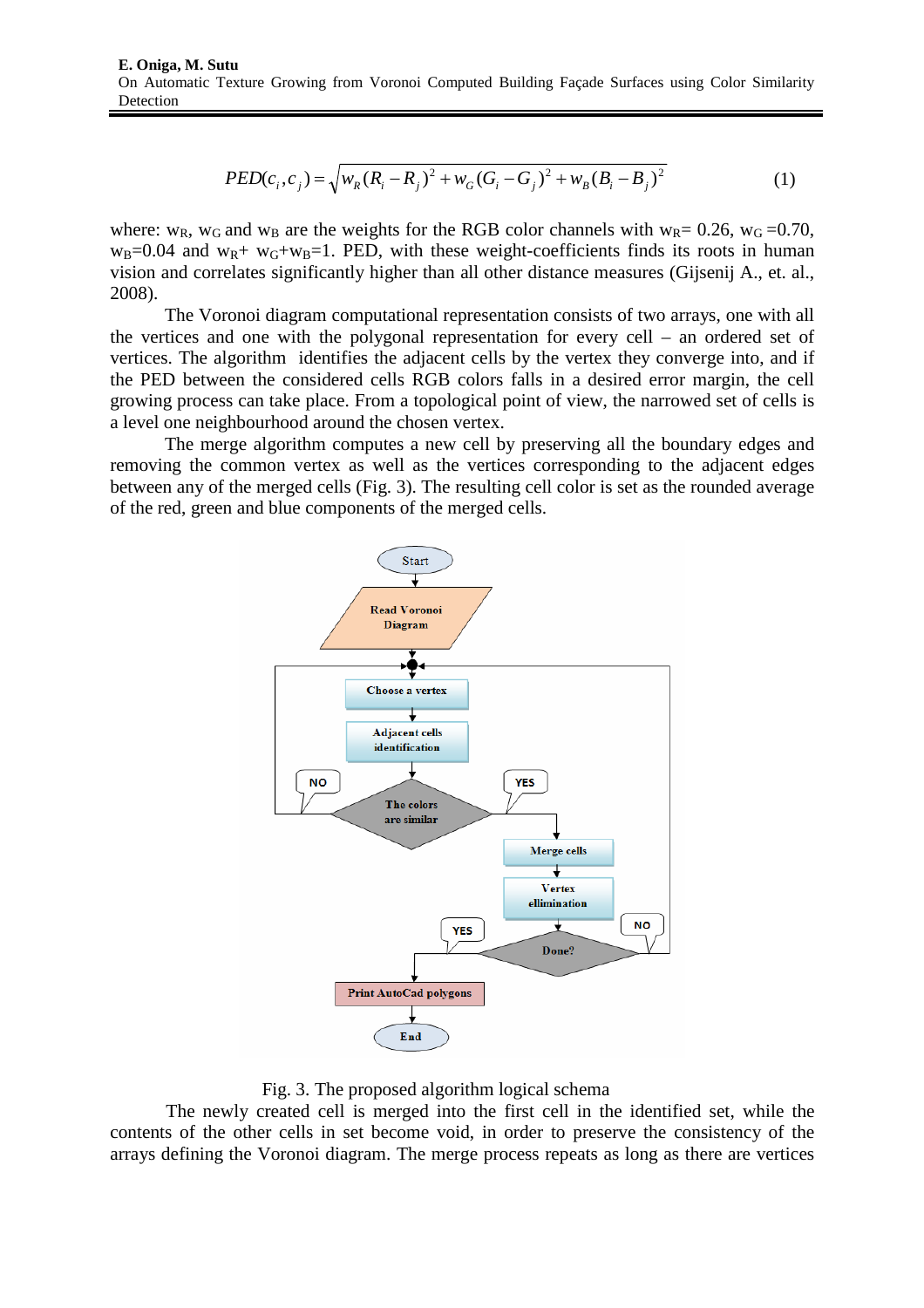that can lead to identifying color similar sets of cells, with the newly created cells taking part in the next iterations of the merge process (Fig. 4).



Fig. 4. Texture growing sequence

At iteration "n", starting from a set of three cells  $C_1$ ,  $C_2$  and  $C_3$  identified by the a common vertex  $V_1$ , based on their colors being similar by the above presented criteria, the merge process creates a new cell and places its content in the  $C_1$  location. At next iteration, the newly created cell is found to be color similar with a new set of cells around vertex  $V_2$  and the merge process takes place again, reshaping cell  $C_1$  to include the new cells.

### **5. Results and discussion**

 The considered test scenario was to apply the algorithm on the component patches of the 3D model of the dean's office building from the "Faculty of Hydrotechnics, Geodesy and Environmental Engineering", Iasi city. The images were acquired from each station point with the terrestrial laser scanner, using a 5.0 megapixel camera already integrated in the system, each point of the point cloud being textured using the well-known collinearity equations. The error margin used for the tests was 2%, corresponding to a PED less or equal to 5.1, on a scale from 0 to 255, with 0 meaning identical colors and 255 the PED between black and white. A test case is presented in Fig. 5.



Fig. 5. Façade plane (a) The image taken with the camera integrated in the scanner system (b) Textured point cloud (c) Textured surface in AutoCad (d) Surface after texture growing

The obtained texture after applying the texture growing algorithm preserves the geometric and color properties of the original texture with a good fidelity, while reducing the computational representation to aproximately 1/10 of the original amount of cells. While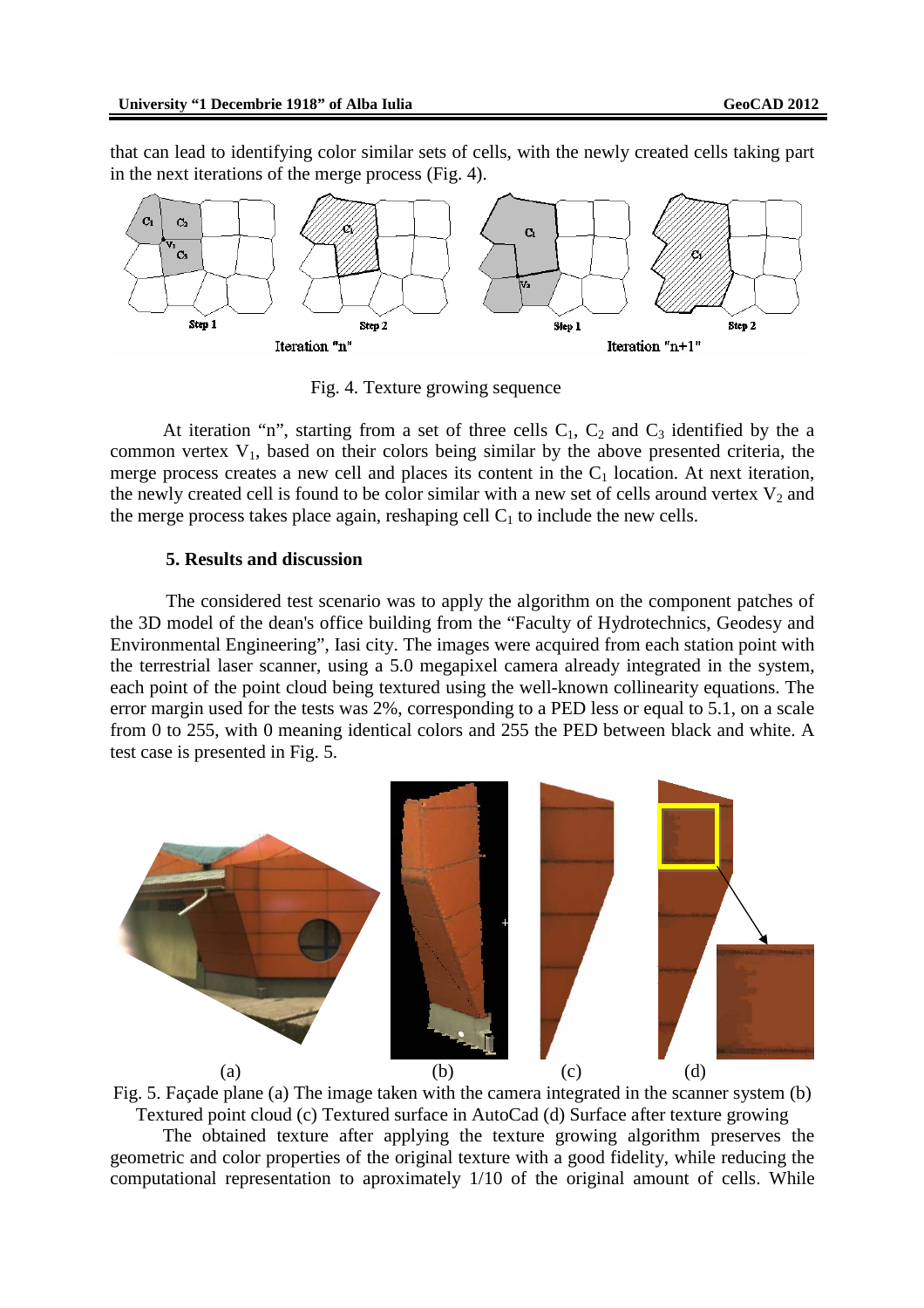applying the algorithm, a negative side effect can be observed because the texture irregularities get accentuated in the process, the respective area of the texture being marked with a yellow rectangle.

### **6. Conclusions and future work**

By using the Voronoi diagrams for the texture generation of the 3D CAD model, from 3D LIDAR points with the RGB value, this paper attempts to solve the texturing problem without having to drap digital images on the 3D model. The main issue was to reduce the computation complexity of the resulted textures by reducing the amount of needed polygons to represent the Voronoi cells. This process is supposed to not affect the texture fidelity and make possible the texture mapping on a 3D model without stressing the used software (AutoCad).

The implemented texture growing algorithm didn't solve all the existing problems in texturing 3D models, being sensitive to brightness variation, occlusion areas (not visible surface parts of the real object), or color irregularities due weather effects, but has the following advantages:

- The texture representation is entirely based on CAD objects, thus parametric and editable while being based on dimensional elements;
- The colors used to generate the textures maintain a good correspondence to the RGB values of the LIDAR points on which the Voronoi diagram is generated, thus mostly achieving the needed photorealistic effect;
- The representation complexity for the resulted textures is greatly reduced with little cost on the quality of the representation.

This paper merely presents an incipient effort in reducing the computation complexity for the textures, as the tested error margin of 2% for color similarity leads to accentuating the irregularities in the actual building appearance. Further tests have to be done in order to establish an optimum error margin that will ensure the photorealistic effect while still being effective regarding the resulting number of polygons.

Future work must lean towards a study on adjusting the color computation algorithms for the merged cells, as the current solution to average the RGB channels is also propagating the texture irregularities. Since the colors for the scanned LIDAR points are sensitive to the environment lighting – intensity and position of the light sources, the photorealist effect for the 3D model is tied to one viewpoint. Solving this issue can imply filtering the light variation effect during the texture growing process.

# **7. References**

- *1. Alshawabkeh, Y. & Haala, N. – Automatic Multi-Image Photo Texturing of Complex 3D Scenes*. CIPA IAPRS Vol. 34- 5/C34, pp. 68-73, *2005*.
- *2. Fortune, S. A sweepline algorithm for Voronoi diagrams. Algorithmica, 2(2):153-174, 1987.*
- *3. Gijsenij, A., Gevers, T., Lucassen, M. P. A Perceptual Comparison of Distance Measures for Color Constancy Algorithms, in Computer Vision - ECCV 2008, Part I, D.*